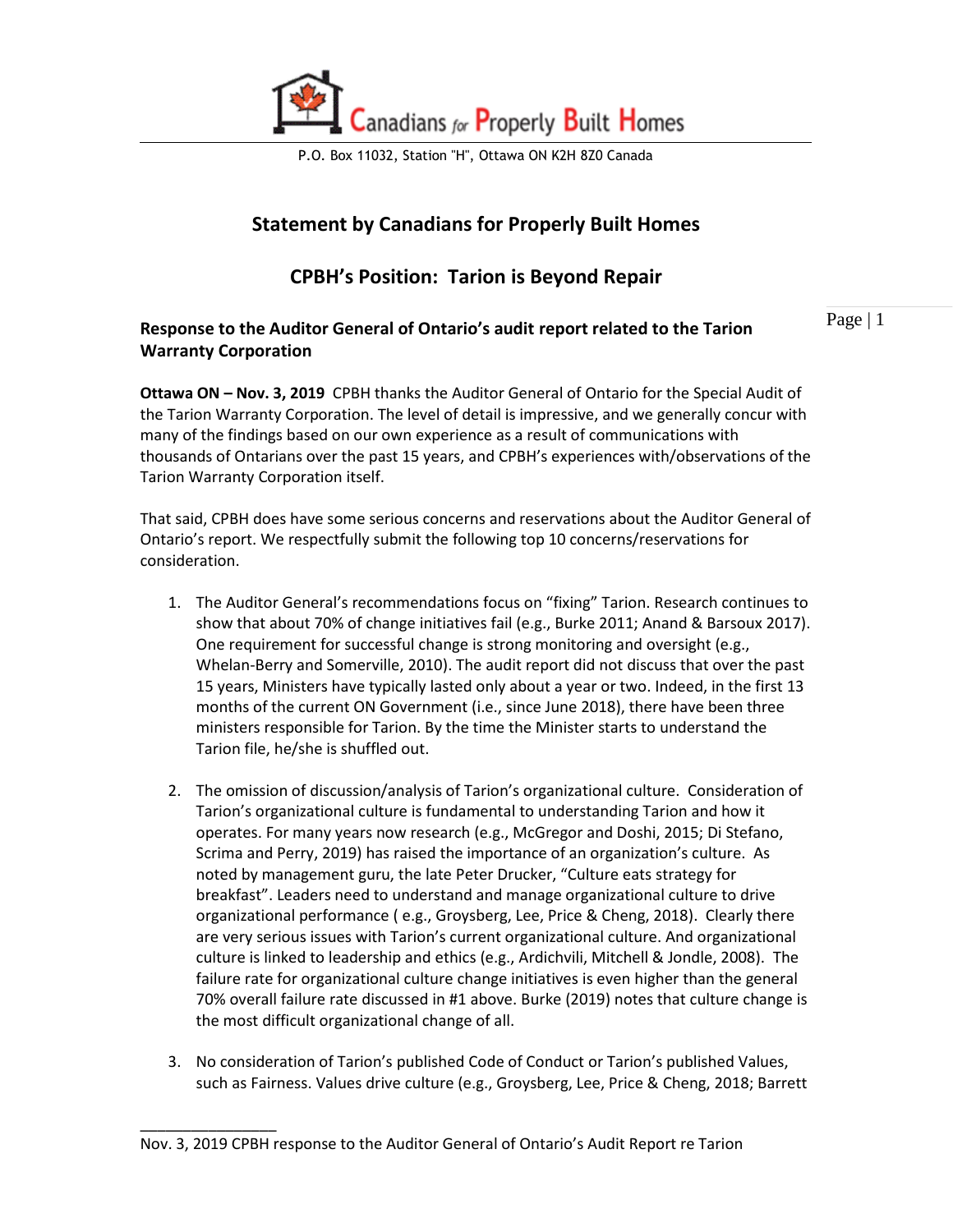Canadians for Properly Built Homes

P.O. Box 11032, Station "H", Ottawa ON K2H 8Z0 Canada

Values Centre). The audit report references the lack of a builders' Code of Conduct, but does not discuss Tarion's own Code of Conduct, which, according to Tarion's website, "applies to everyone at Tarion, including Board members, officers, and employees." This Tarion Code of Conduct includes principles such as Honesty and Integrity. These, along with the Tarion Value of Fairness, were clearly violated, based on key audit findings, e.g., "*Tarion's rules, in some cases, favoured builders at the expense of newhome owners"* (page 5, Audit Report).

- 4. No consideration of addressing how to compensate/make amends with past homeowners who have been wronged by Tarion. While the Auditor General's report clearly demonstrates how newly built home purchasers have been "screwed" (Toronto Sun headline, Oct. 30, 2019), the Auditor General did not provide any recommendations to address this for past purchasers, e.g., a process whereby those who feel that their claims have been wrongly denied by Tarion could have them reconsidered by an independent body. There **must** be accountability for these serious issues such as claims wrongly denied. Many serious consequences have emerged for many homeowners due to Tarion's improper handling of homeowners' claims. These range from financial hardship, mental illness such as stress, anxiety and trauma, physical illness such as asthma from mould resulting from Code violations, marital breakdown, and bankruptcy. As reported in the Toronto Star (Feb. 20, 2019), Dr. Earl Shuman took his own life in 2016 after a 27-year battle for compensation concerning his newly built home. As more recent examples, in the summer of 2019, two people (separate situations) reported to CPBH that they had considered suicide.
- 5. No opinion regarding whether there has been Value for Money. The Standing Committee on Public Accounts of the Legislative Assembly requested a value-for-money audit.
- 6. No opinion on whether Tarion currently has excessive financial resources, or whether Tarion's fees (most of which are paid by home purchasers) are appropriate.
- 7. The Auditor General's statement that "*Until recently, the Ministry of Government and Consumer Services did not effectively oversee Tarion to ensure that it was accomplishing its mandate of helping new-home buyers" (Auditor General of Ontario's Conclusions document) .* The "until recently" is very premature. Yes, there have been some recent changes in oversight practices, but clearly there is much more that needs to be done for effective oversight.
- 8. Insufficient information about the role of public servants going forward. The Auditor General did not discuss in Recommendation #26 consideration of possible appropriate roles to be retained by the Ministry (i.e., public servants in addition to Administrative Authorities and/or the private sector). Ontario already has a source of reliable and professional workers who are non-partisan, unbiased and accountable to taxpayers:

\_\_\_\_\_\_\_\_\_\_\_\_\_\_\_\_

Page | 2

Nov. 3, 2019 CPBH response to the Auditor General of Ontario's Audit Report re Tarion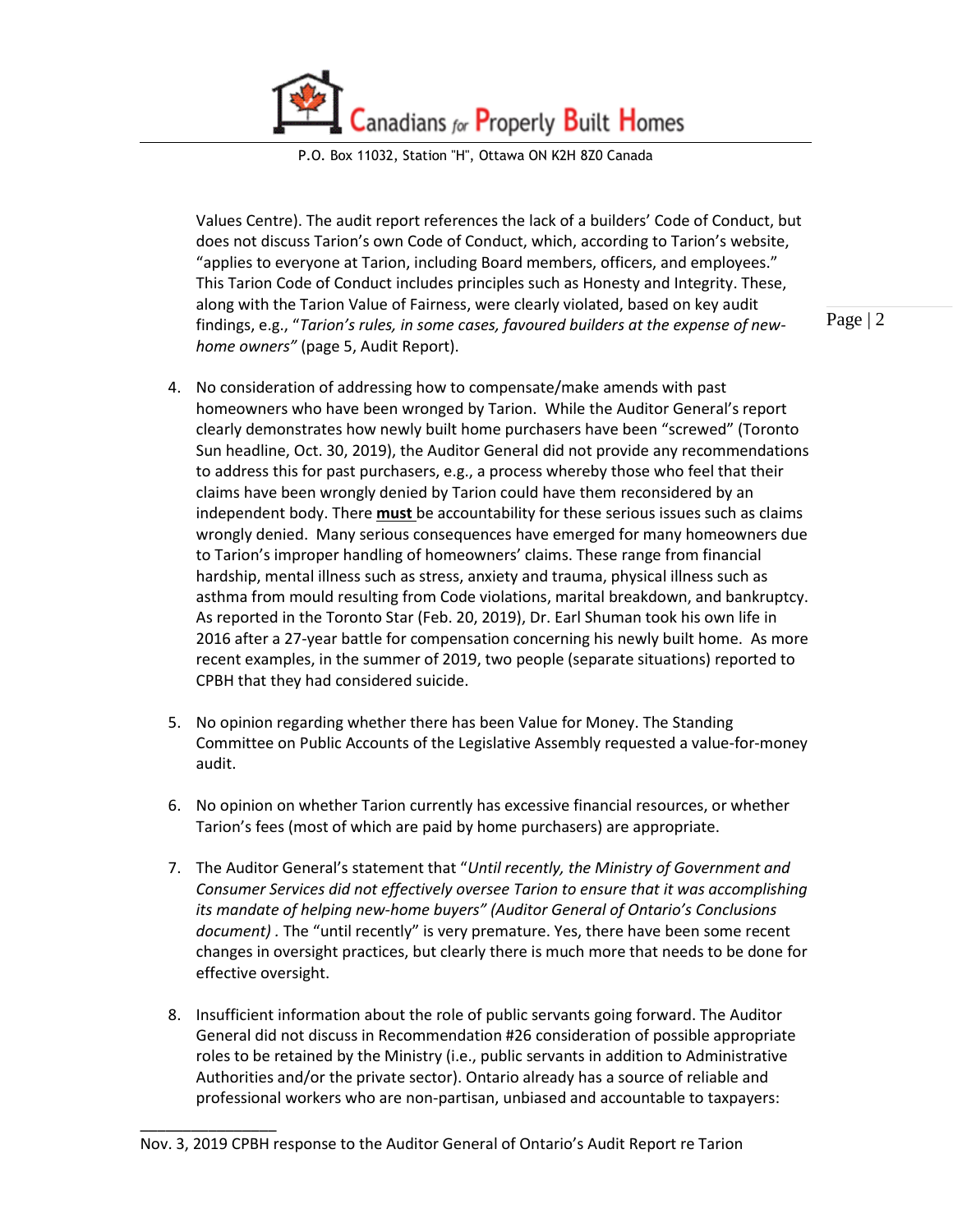anadians for Properly Built Homes

P.O. Box 11032, Station "H", Ottawa ON K2H 8Z0 Canada

public servants. They are experienced in implementing legislation and could be valuable to Ontario new home buyers in assuring that any organization implementing the consumer protection legislation does so fairly, impartially and in keeping with the law.

- 9. No discussion of the serious shortcomings of Delegated Administrative Authority (DAA) model. Concerns have been registered about the DAA model for decades**<sup>1</sup>** .Another scathing report related to the Technical Standards and Safety Authority (TSSA), another DAA, was released in Dec. 2018 by the Auditor General of Ontario. Then-Minister, Bill Walker, was quoted as saying in relation to that TSSA audit report: "*It's simply shocking…It's unacceptable."* (CBC, Dec. 5, 2018). Meanwhile the Government of Ontario is proceeding with additional Delegated Administrative Authorities, e.g., the Home Construction Regulatory Authority (HCRA), and a possible new DAA concerning regulation of private home inspectors.
- *10.* No recognition of the serious operational issues with the Licence Appeal Tribunal (LAT). This audit report identifies the LAT as a viable source of dispute recognition, but it is not. A number of officials have acknowledged the serious operational problems at the LAT. Many homeowners have advised that they are no longer willing to go to the LAT due to these problems. For example:

- A letter from Frank Denton (former Assistant Deputy Minister of Government and Consumer Services) to Tarion's President Howard Bogach dated Oct. 7, 2014 referenced the issue of homeowners unwilling to go to the LAT. ADM Denton's letter said: *"…A less* 

\_\_\_\_\_\_\_\_\_\_\_\_\_\_\_\_

 $\overline{a}$ 

Page | 3

 $1$  For decades now, DAAs have been strongly criticized by many, including former MGCS Critic, PC MPP Jim McDonell, who in 2016 introduced Bill 58, Delegated Administrative Authorities Accountability and Transparency Act. In a June 19, 2018 e-mail (i.e., post-election) concerning the Wynne Government's response to the Tarion Review MPP McDonell said: *"When the previous Minister admitted Tarion had drifted too far from government, we agreed and highlighted the issue wasn't just Tarion but the entire DAA model. Accountability and transparency remained a key plank in our election platform and will form the basis of future PC government policies. Concrete and certain action to reform DAAs would need to come as government legislation. We committed to meaningful consultation with stakeholders and to a set of policymaking principles that value input, review and revision to ensure we get it right the first time, unlike the previous government's approach of legislating first and asking questions later. We fully intend to apply those principles while delivering our commitments to accountability across government, and I look forward to having CPBH as a valuable partner at the consultation table soon."* CPBH wrote to former Minister Walker and asked him what he plans to do to address the serious shortcomings of the DAA model. CPBH has also raised this numerous times with the current minister responsible for Tarion, Minister Thompson. CPBH also raised this issue in January 2019 with the Standing Committee on Finance and Economics. So far, the Ford Government remains mute on the serious issues with DAA model, other than the McDonell e-mail referenced above.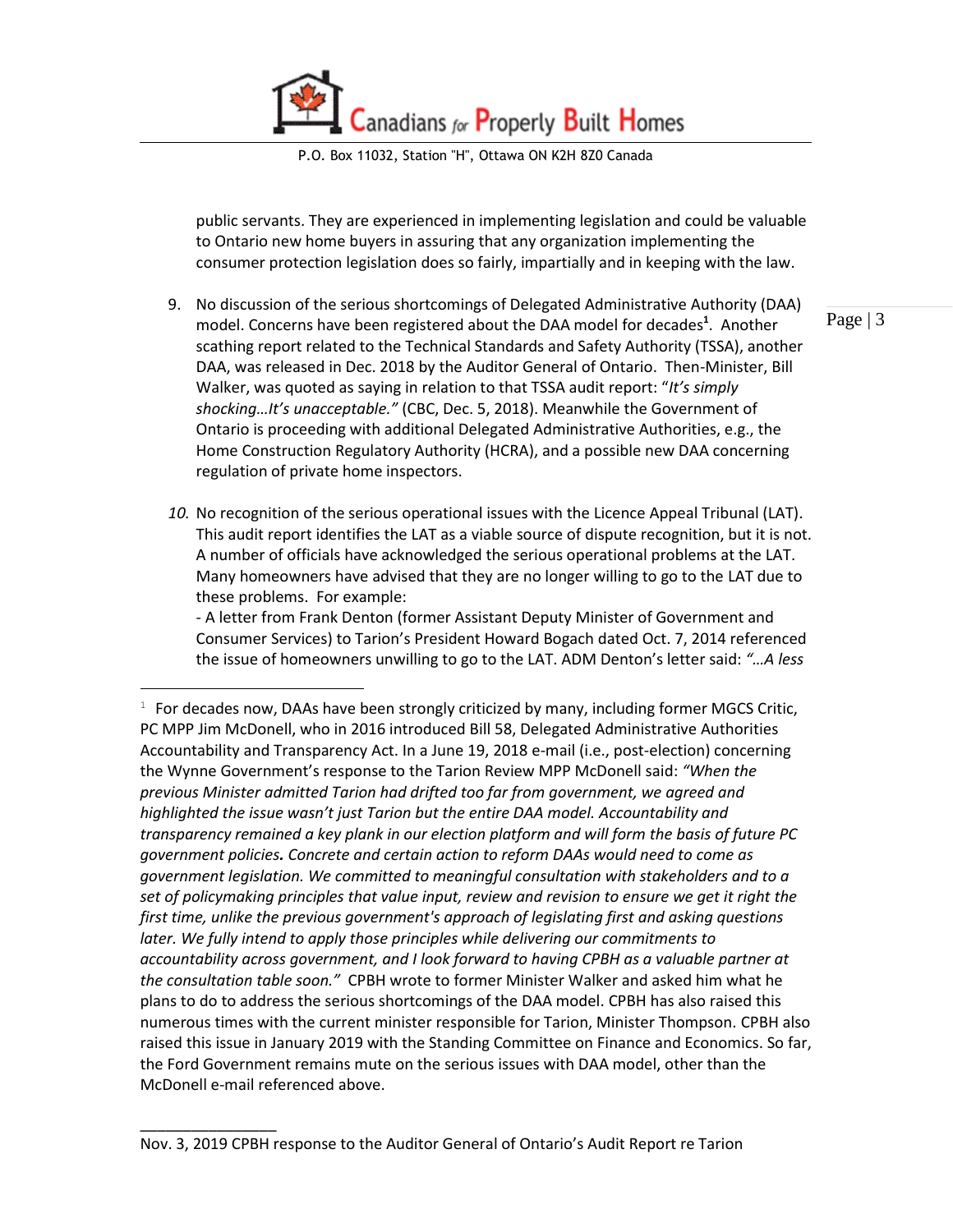Canadians for Properly Built Homes

P.O. Box 11032, Station "H", Ottawa ON K2H 8Z0 Canada

*litigious and adversarial process would also address concerns the ministry has heard from homeowners that they are dissuaded from pursuing LAT appeals because the existing processes are not transparent, and are complicated, time-consuming, costly, and unbalanced…"* 

*and* 

\_\_\_\_\_\_\_\_\_\_\_\_\_\_\_\_

The Thomson/Cohl report dated Aug. 3, 2016 also raised serious concern about the LAT's processes: *"…It is hard to review such a lengthy proceeding without coming away with serious concern about how legalistic, court-like and adversarial the adjudicative process at the LAT….has become…"* (p. 25).

Page | 4

Further, since 2006 CPBH has been conducting an annual analysis of LAT Decisions and homeowners' success rates at the LAT. Our analyses have found, overall, a homeowner failure rate of 85% from 2006 to 2018. As well, the number of homeowner appeals at the LAT has dropped from 267 in 2006 to 16 in 2018, another indicator of the lack of consumer confidence at the LAT.

The Auditor General of Ontario has jurisdiction over the LAT. Since 2007, CPBH has provided the Auditor General with a copy of our annual analysis and asked the Auditor General to take action given these very serious operational problems. Mr. Denton's letter and the Thomson/Cohl report have been referenced in CPBH's analyses, so the Auditor General should have been aware of these serious LAT operational issues.

In summary, CPBH respectfully disagrees with the Auditor General of Ontario's recommendations about the way forward as CPBH's position is that Tarion is beyond repair. Given the issues raised here, even full implementation of the recommendations is unlikely to deliver the organization, processes and service Ontarians deserve and require. We are deeply concerned by the Auditor General's recommendations to "fix" Tarion.

CPBH also respectfully notes at least two errors in the Auditor General of Ontario's report:

- Page 44 says that the Tarion Review cost "about \$530,000". The expenses related to this Tarion Review included contracts for Justice Cunningham and Deloitte, costs related to an estimated 20 focus groups/meetings held in different locations across the province (e.g., travel, accommodation, meals, meeting rooms, refreshments, etc.) as well as internal MGCS costs to support the Tarion Review, etc. Based on documents received via Freedom of Information, as well as related estimates, we understand that the costs for the Tarion Review ranged between \$750,000 and \$900,000.
- Appendix 1 indicates that the Builder Directory was introduced in 2013. In early 2008 when CPBH met with the Tarion President and CEO Howard Bogach shortly after he was hired, the serious problems with the builder directory were raised with him then. Mr. Bogach acknowledged in that meeting that he was aware of the issues with that directory.

Nov. 3, 2019 CPBH response to the Auditor General of Ontario's Audit Report re Tarion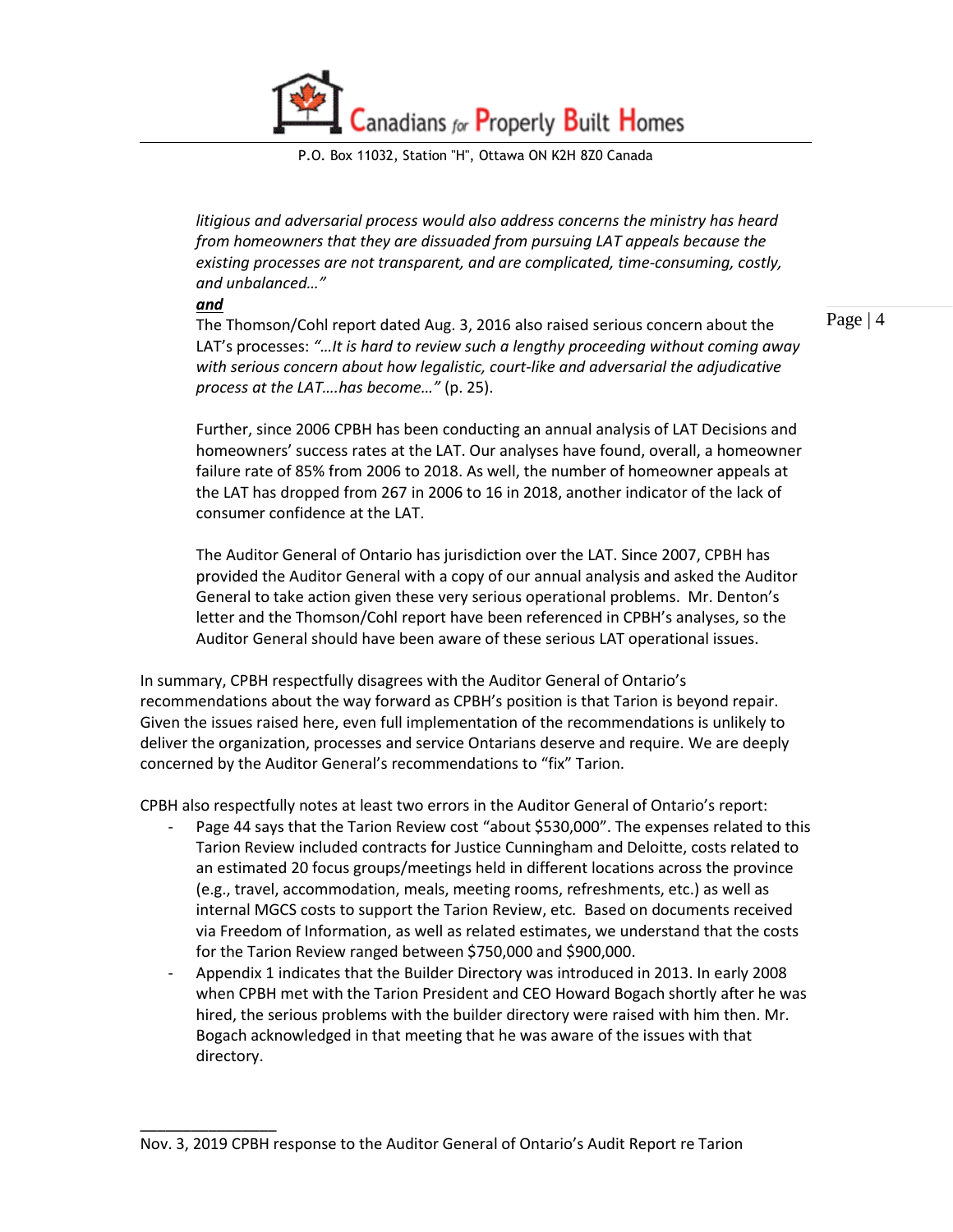anadians for Properly Built Homes

P.O. Box 11032, Station "H", Ottawa ON K2H 8Z0 Canada

CPBH proudly continues to work for properly built homes and consumer protection across Canada. It is the only organization of its kind in Canada. CPBH will continue to serve new home owners in crisis and remains ready, willing and able to work with the Ontario Government to better protect Ontarians vis-à-vis the largest purchase most make – a home.

- 30 –

Page | 5

#### **For further information, media may e-mail**: [info@canadiansforproperlybuilthomes.com](mailto:info@canadiansforproperlybuilthomes.com) .

Canadians for Properly Built Homes (CPBH) is an independent, national, not for profit corporation dedicated to healthy, safe, durable, energy efficient residential housing for Canadians, and is the only organization of its kind in Canada. Working for consumer awareness and protection, CPBH is run by a volunteer Board of Directors and is supported by a volunteer Advisory Council of industry experts and other key stakeholders. No one at CPBH gets paid a penny. CPBH has supporters in different parts of Canada, undertakes projects at the municipal, provincial and federal level, and offers a variety of ways for Canadians to get involved. CPBH earned "partner" status with the Canadian Consumer Information Gateway (Industry Canada). Visit [www.canadiansforproperlybuilthomes.com](http://www.canadiansforproperlybuilthomes.com/) .

### **References**

\_\_\_\_\_\_\_\_\_\_\_\_\_\_\_\_

Anand, N. and Barsoux, J-L. (2017). What everyone gets wrong about change management. Harvard Business Review, 79-85.

Ardichvili, A., Mitchell, J. A., & Jondle, D. (2009). Characteristics of ethical business cultures. Journal of Business Ethics, 85(4), 445–451.

Barrett Values Centre: [www.barrettvaluescenter.com](http://www.barrettvaluescenter.com/) .

Burke, W. (2011). A perspective on the field of organization development and change: The Zeigamik Effect. The Journal of Applied Behavioral Science, 47(2), 143-167.

Burke, W. (2019). Organizational change: Theory and practice (5th ed.) Thousand Oaks, CA: Sage.

Groysberg, B., Lee, J., Price, J., & Cheng, J. (2018). The leader's guide to corporate culture. Harvard Business Review, 96(1), 44–52.

Kotter, J. P. (1995). Leading change: Why transformation efforts fail. Harvard Business Review, 73(2), 59–67.

Nov. 3, 2019 CPBH response to the Auditor General of Ontario's Audit Report re Tarion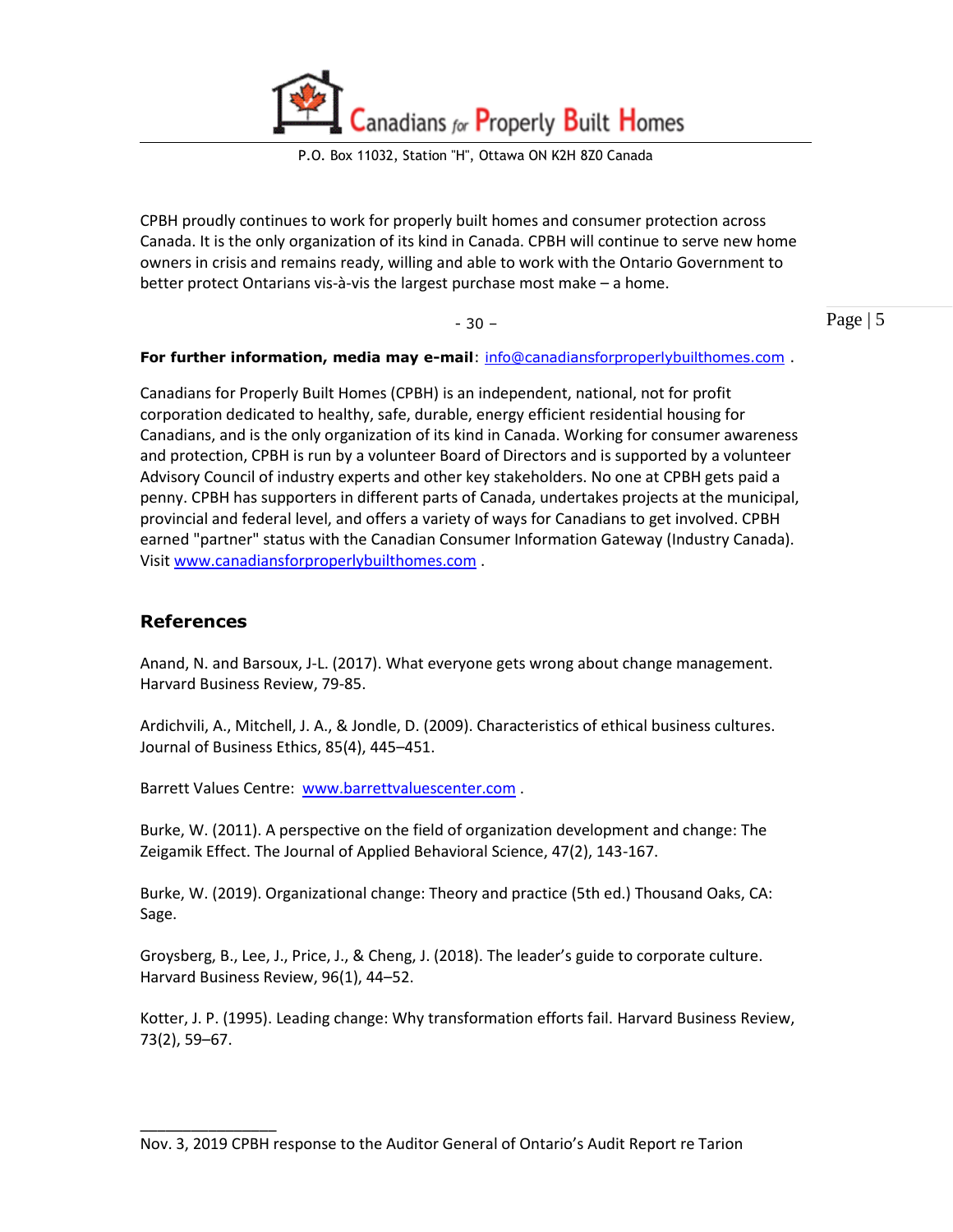

P.O. Box 11032, Station "H", Ottawa ON K2H 8Z0 Canada

Di Stefano, G., Scrima, F. & Parry, E. (2019). The effect of organizational culture on deviant behaviors in the workplace, The International Journal of Human Resource Management, 30:17, 2482-2503.

McGregor, L., & Doshi, N. (2015). How company culture shapes employee motivation. Harvard Business Review. November 25, 2-9.

Page | 6

Whelan-Berry, K. and Somerville, K. (2010). Linking change drivers and the organizational change process: A review and synthesis. Journal of Change Management, 10(2), 175-193.

\_\_\_\_\_\_\_\_\_\_\_\_\_\_\_\_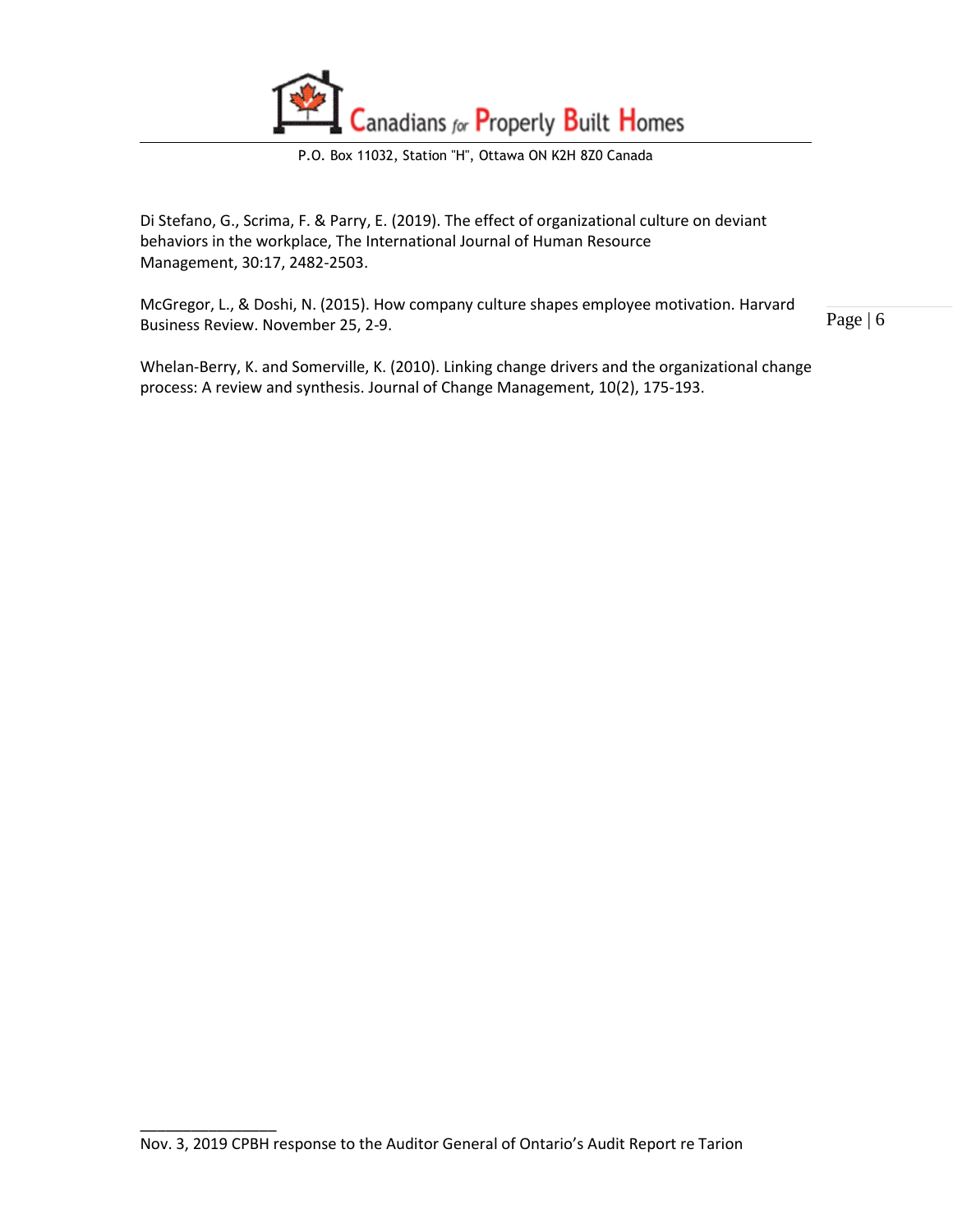

P.O. Box 11032, Station "H", Ottawa ON K2H 8Z0 Canada

## **Canadians for Properly Built Homes: Backgrounder, November 2019**

Canadians for Properly Built Homes (CPBH) was founded in 2004 by Karen Somerville and Alan Greenberg, a couple who faced serious problems with their newly built home in Ottawa, Ontario. In trying to solve their own home problems, they talked to many homeowners, as well as builders, home inspectors, engineers and others involved in the home construction process. They learned that there are serious problems in Canada from coast to coast. Undoubtedly, the worst housing disaster in Canadian history relates to the "BC leaky condo crisis", which continues to this day. While there are good builders, there are, unfortunately, also poor builders, and consumers currently have no objective, reliable means of knowing who the good builders are.

Page | 7

CPBH is a national, not for profit corporation dedicated to healthy, safe, durable, energy efficient residential housing for Canadians, and is the only organization of its kind in Canada. Working for consumer awareness and protection, CPBH is run by a volunteer Board of Directors and is supported by a volunteer Advisory Council of industry experts and other key stakeholders. CPBH's Advisors and Board members have diverse backgrounds including the following professions: architecture, engineering, home building, fire safety, real estate, home renovation, environmental medicine, industrial hygiene, insurance, law, academe, political science and business. CPBH has approximately 40 volunteers in different parts of Canada and earned "partner" status with the Canadian Consumer Information Gateway (Industry Canada).

Consumers from many regions of Canada communicate with CPBH regularly, raising their issues and concerns and asking for assistance. Unfortunately, home construction defects present considerable problems for homeowners at all stages of life: from young adults barely able to scrape together their down payment for their first home through to senior citizens who are often on fixed incomes. While there are builders who will quickly and appropriately to address these construction defects, there are also builders who will not. In many of these cases, warranty programs and government officials are unwilling or unable to assist the homeowners, which, unfortunately leaves the homeowners to fend for themselves. Once faced with this situation, homeowners quickly learn that there is insufficient consumer protection for the largest purchase most consumers ever make: a home.

CPBH has had a number of notable successes. For example, CPBH hears regularly from Canadian consumers that CPBH has helped them, and that its work is important and necessary. CPBH has gained the support of Canada's Heating, Ventilation and Air-Conditioning (HVAC) industry in trying to raise the bar for HVAC in Canada. CPBH representatives have appeared on television, for instance, CTV's W-Five on multiple occasions, as well as a variety of appearances on news broadcasts on CBC, CTV, TVO and radio talk show programs such as Peter Warren's program from Victoria, BC, and Peter Silverman's program in Toronto, ON. Articles written by CPBH representatives have been published in national magazines such as The Canadian Home Inspector and Real Estate Marketing. Numerous newspaper articles have referenced the work of CPBH, including the Globe and Mail, the Toronto Star and the Ottawa Citizen. A number of

\_\_\_\_\_\_\_\_\_\_\_\_\_\_\_\_

Nov. 3, 2019 CPBH response to the Auditor General of Ontario's Audit Report re Tarion